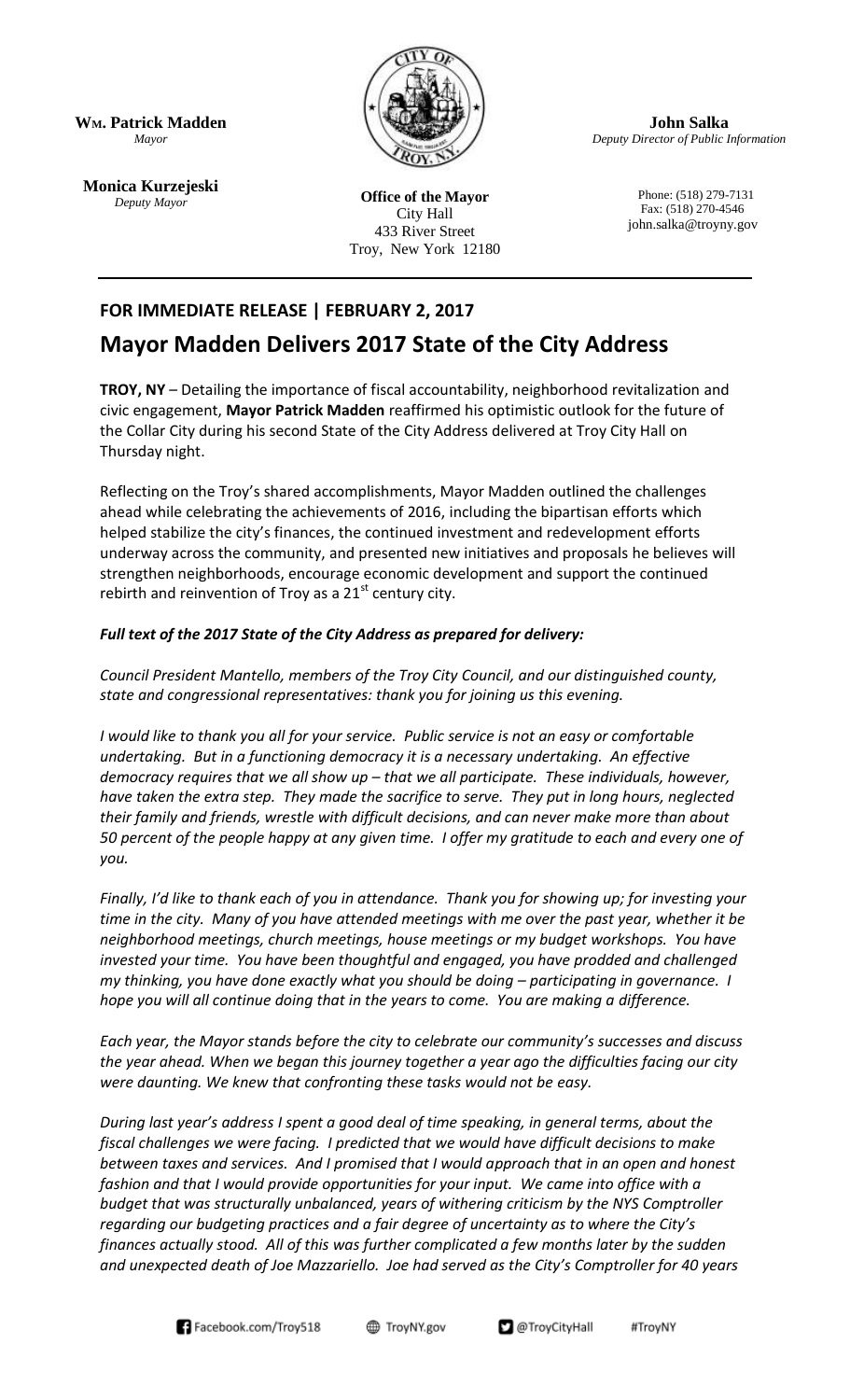*and was the repository of an enormous institutional memory. Needless to say a good bit of my first year was spent on the City's finances.* 

*Though we are not nearly done with this work I am heartened by the progress made.* 

- *The 2017 budget was a budget based on facts, not gimmicks, not hopes or wishes. It is the first structurally balanced budget that does not rely on one-shots or fund balance appropriations in a decade.*
- *We addressed all of the previous shortcomings noted by the Office of the State Comptroller. In addition, 29 capital accounts, some dating back more than 10 years, were fully reconciled and audited. We now have confidence in our numbers and know exactly where the City stands financially.*
- *We have provided quarterly financial reports with analysis not just to the Council but to the public by way of postings on our website. We also hosted public meetings to discuss the first and second quarter results.*
- *We hosted three finance workshops in September the purpose of which was to educate the public as to our City's finances and the unique challenges we were facing.*
- *I attended seven neighborhood meetings, 2 church meetings and 2 house meetings for the sole purpose of sharing information on our finances and the 2017 budget.*

*My administration is committed to fact based budgeting devoid of the political calculations that*  led us to where we are today. We are also committed to sharing that information and being *challenged on the numbers we put forth. We will continue and expand on that effort in 2017. It is your money and you ought to know how it is spent.*

*To say last year's budget process was challenging would be an understatement of enormous proportions. And it is probably fair to state that no one was overjoyed with the outcome. That was not unexpected. We had to make up for years of politically expedient decisions that understated expenses, overstated revenues and relied on our fund balance to cover over the*  deficits. We had to right the ship and it was urgent that it be done immediately. The final *product – a bipartisan effort – included both a significant tax increase and substantial spending cuts. As I said, it was no one's first choice, but it was necessary to stabilize our finances. It was the result of many compromises that were difficult for each of us to make. I would like to extend my thanks to those who rolled up their sleeves and made this happen. We were elected to do the right thing for the City, even when it is difficult. And you all showed great courage in doing that. Thank you.*

*Despite the fiscal challenges with which we wrestle the optimism about Troy continues to grow. We continue to witness private investment throughout the City.*

- *In 2016 we issued building permits for \$98,000,000 worth of construction, an increase of 44% over last year*
- *We attended 23 ribbon cuttings in 2016. These are all small businesses which have proven to be the nation's strongest employment engine. These interactions led to the region's very first Small Business Summit organized by our Economic Development team, hosted by the Tech Valley Center of Gravity, with a second annual program planned for later this year.*
- *We recently celebrated the ribbon cutting on the conversion of the old School One into apartments,*
- *The conversion of the old Troy Record Newspaper building on Broadway is underway,*
- *Two separate hotel projects are currently in planning phases,*
- *St. Peter's Health Partners is investing \$99M in the expansion and reconfiguration of Samaritan and St. Mary's Hospitals,*
- *The Tapestry on the Hudson, the conversion of the long vacant warehouse at 599 River Street is nearing completion,*
- *Two proposals were made to us for the reuse of the 1 Monument Square site both of which would contribute to the growing vibrancy of our downtown,*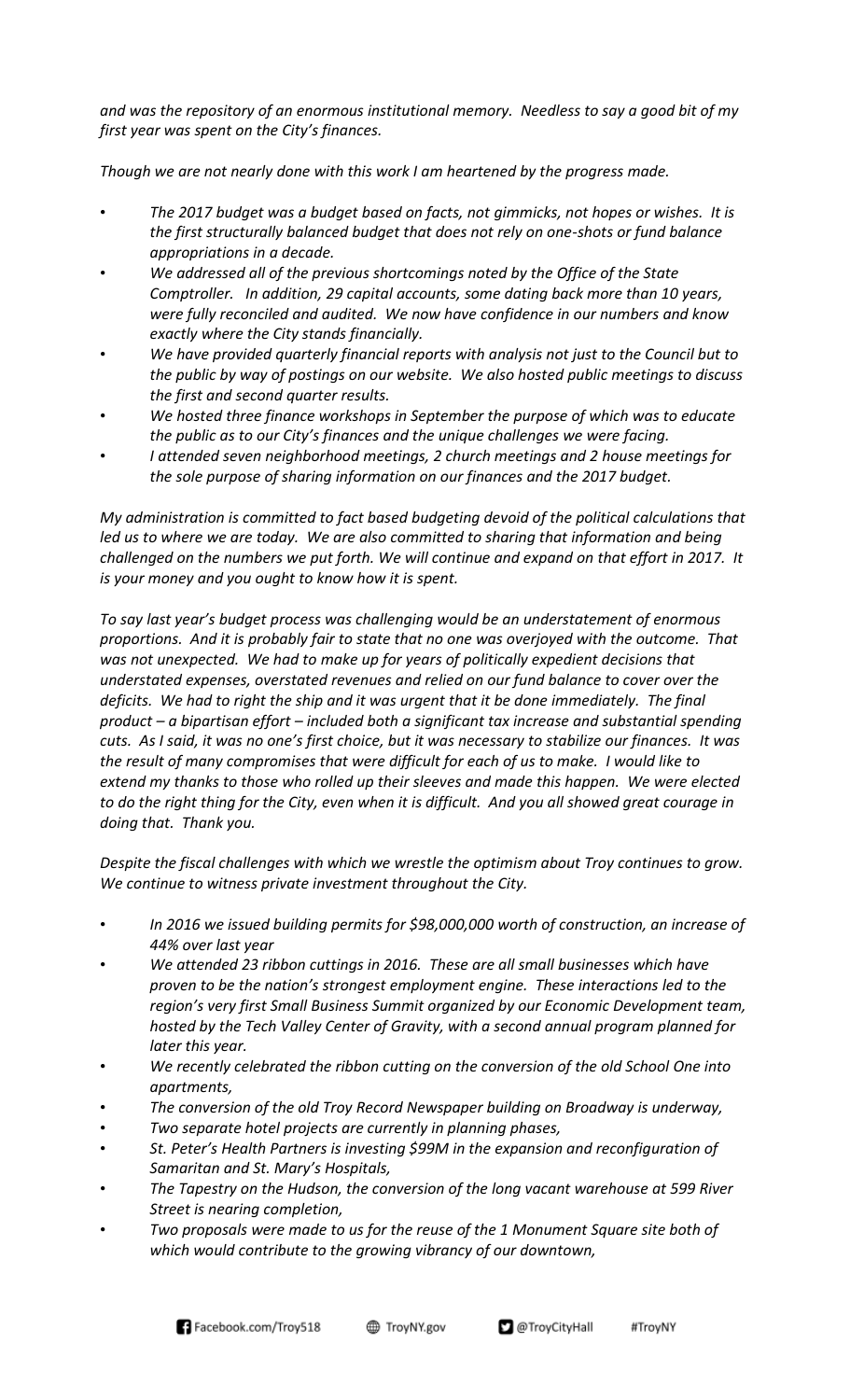- *Franklin Inn and Suites is nearing the completion of an expansion of their hotel facility to accommodate a growing demand,*
- *The old Haskell School, long a blight in Lansingburgh is now under new ownership with plans to convert it into housing,*
- *A total of 93 buildings on our vacant building registry in 2016 were repaired and reoccupied.*
- *These and a number of other projects getting underway are indicative of an optimism about Troy's future backed up by significant financial resources. And importantly, the bulk of this investment is not in the downtown. It is occurring across our city. We are witnessing the spread of enthusiasm about Troy from our downtown to our neighborhoods.*

*Across the board our staff has stepped up to the challenge of a new administration and new priorities. I've already spoken of the great work of our Finance Department.*

*We've also been busy with enforcements.*

- *In 2016 we issued 6,400 code violations, an increase of 23% over 2015,*
- *Trash citations in 2016 increased 164% over 2015,*
- *Traffic citations in 2016 increased 17% over 2015, with a resulting decrease in traffic accidents of 9%.*

*In 2017 we expect to be deploying handheld technology to assist our Code Enforcement Officers. That, coupled with the addition of a 3rd sitting City Court Judge should bolster our ability to undertake even faster enforcement.*

*In 2017 we are also looking to revive a civil enforcement program that was operated to great effect in prior administrations. This initiative blends the Police Department, Codes and Department of Public Works to target pockets of blight in our neighborhoods.*

*In 2016 in partnership with the Land Bank we were able to demolish 12 vacant and terribly blighted buildings. In total 35 vacant and deteriorated buildings were removed from our neighborhoods in 2016.* 

*Staff worked with the Council, most notably Councilman McGrath, to amend the process by which we sell property we acquire through foreclosure. The changes ensure a more open and transparent process, a better financial return to the City and created a better enforcement system to ensure that the property is used as was proposed by the purchaser.*

*One of the most important responsibilities of government is ensuring the safety of our residents. In 2016 our streets were safer. Violent crime was down 14% over 2015 while property crimes were down 16%. These reductions far surpass those of other Capital Region cities and are a testament to the skills and determination of our police force. Looking forward to 2017, our grant writer will be working closely with the Department to secure funding for School Resource Officers and Community Policing Initiatives. Preventing crime is always preferable to solving crime and the SRO's and Community Police by virtue of their close connection to community members add considerably to our ability to head off crime before it occurs. Let's make the reduction we saw in 2016 the beginning of a trend.* 

*In 2016 the Fire Department successfully secured a number of grants to fill out its ranks and ensure that all of our firefighters are certified paramedics. When that is achieved later this year the residents of Troy can take great comfort in the knowledge that there are certified paramedics within a couple minutes of their home 24 hours a day, 7 days a week.*

*I ask you now to join me in thanking the men and women of the Troy Police and Fire Departments for making our City safer.*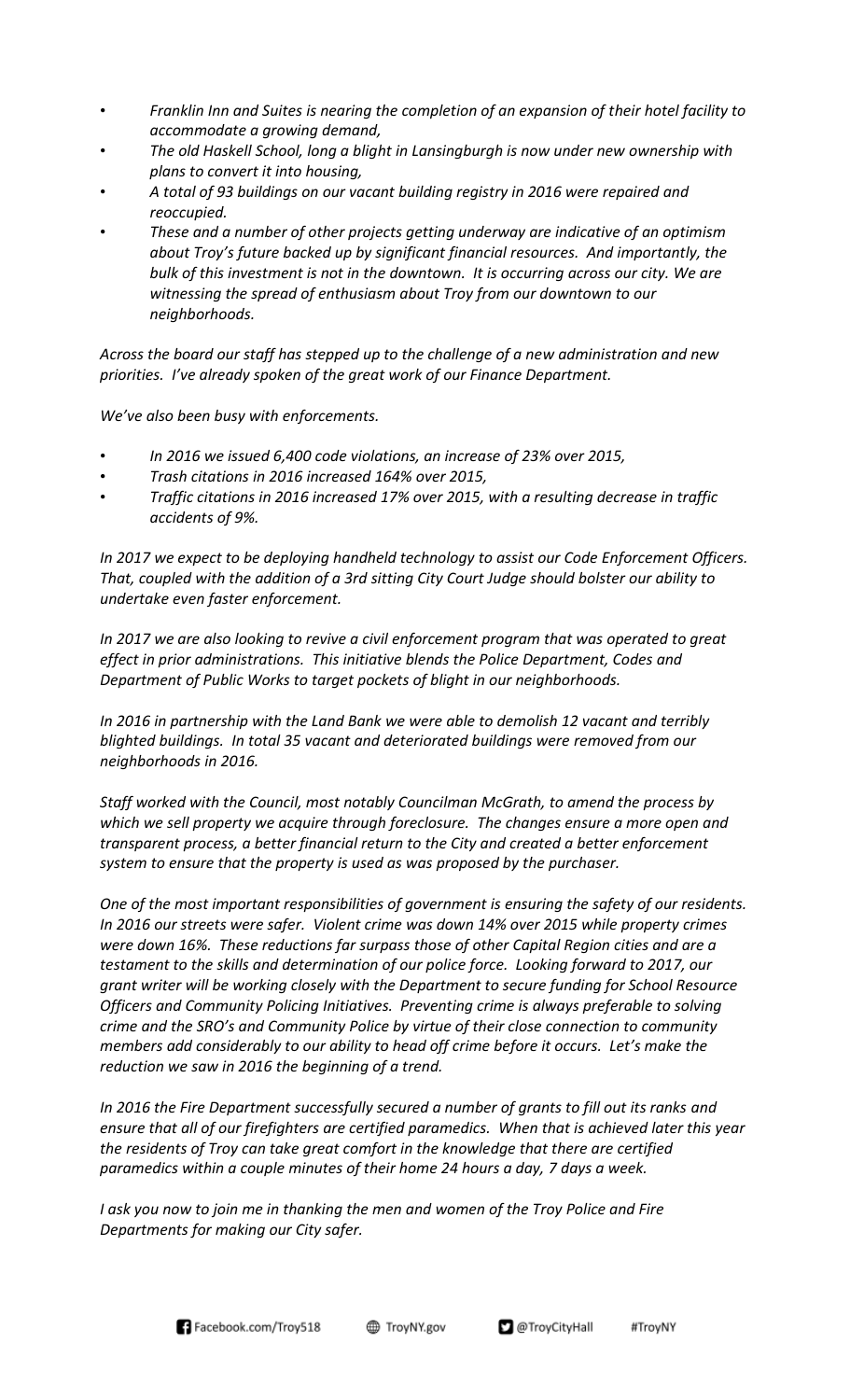*The proposed closing of our pools sparked a very constructive dialogue in the community regarding youth programming and services. This led to the exploration of a Youth Service Commission to coordinate and promote existing opportunities while leveraging additional resources. A preliminary meeting was held just two days ago under the leadership of Deputy Mayor, Monica Kurzejeski. We recognize the dearth of opportunity for many of the youth in our City and are committed to working in concert with our community partners to explore opportunities for positive growth experiences for our young people.* 

*Last year at this time much was said about infrastructure on the heels of the water main break in Troy's Lansingburgh neighborhood. Shortly after, a sewer line on Campbell Avenue collapsed revealing a serious problem with that line. Those failures should serve as stark reminders to all of the precarious nature of our infrastructure. Like many other upstate cities across New York, century old pipes spread like spider webs under our streets. In most cases there is no warning before a failure. It just appears. While we have taken steps to address those incidents we need to be focused on a proactive program that heads off future catastrophic failures. Our water plant and distribution system are a gift left us by preceding generations. We have a moral obligation to maintain that system to ensure its viability to succeeding generations. We will advocate aggressively for State funding for that purpose. Regardless of that outcome this is a matter that will deserve our attention in years ahead.*

*Through the support of Senators Schumer, Gillibrand, and Congressman Paul Tonko, the City of Troy was able to secure \$13M in federal funding through Federal Emergency Management Agency. This critically important funding will enable our city to strengthen and improve nearly 7,750 linear feet of seawall along our city's western border. Construction will start this year and is anticipated to be completed in 2018.*

*A 21st century city requires an embrace of new technologies which benefit not only our environment, but our wallet as well. In January, the city's long-planned solar energy project began installation of a 2.1 megawatt solar array on several city facilities. We expect this to be up and running within a few short months generating recurring savings on our energy bills.*

*Another long planned project, the South Troy Industrial Roadway is now moving ahead. Having secured the additional necessary funding earlier this year surveying for the road bed has begun to be followed shortly thereafter by property acquisition.*

*As I stand here this evening and speak about our accomplishments and our goals I need to be clear that none of this gets done but for the dedication and effort of our workforce. In the face of long expired contracts, a shrinking workforce and aging equipment and infrastructure they are fully committed to serving the public. They are a constant source of ideas on how to cut costs and improve service delivery. They step up in a big way in times of crisis. They work daily to produce the accomplishments that I get to talk about.* 

*At the risk of leaving out some who also deserve recognition I would like to single out for special attention the contributions of my first Corporation Counsel, Kevin Glasheen. In all my years I have never known anyone to work as many hours and as diligently as Kevin. Constantly under tremendous pressure Kevin remained the consummate professional and gentleman. Although Kevin retired Tuesday he continues to come in to ensure that his successor gets up to speed quickly.*

*It is without exaggeration that I tell you that this City owes Kevin a debt of gratitude that can never be repaid. On behalf of all of the residents of Troy I ask you to join me in thanking Kevin for his tremendous contributions to the City.* 

*The first 100 years of Troy's history was one of wealth and prosperity. We were at epicenter of much of this country's early growth, driven by manufacturing and our location at the confluence of the Hudson and Mohawk rivers. We built great buildings and institutions. We invented, and manufactured, things. The second hundred years brought a reversal of fortune as the jobs left* 



TroyNY.gov